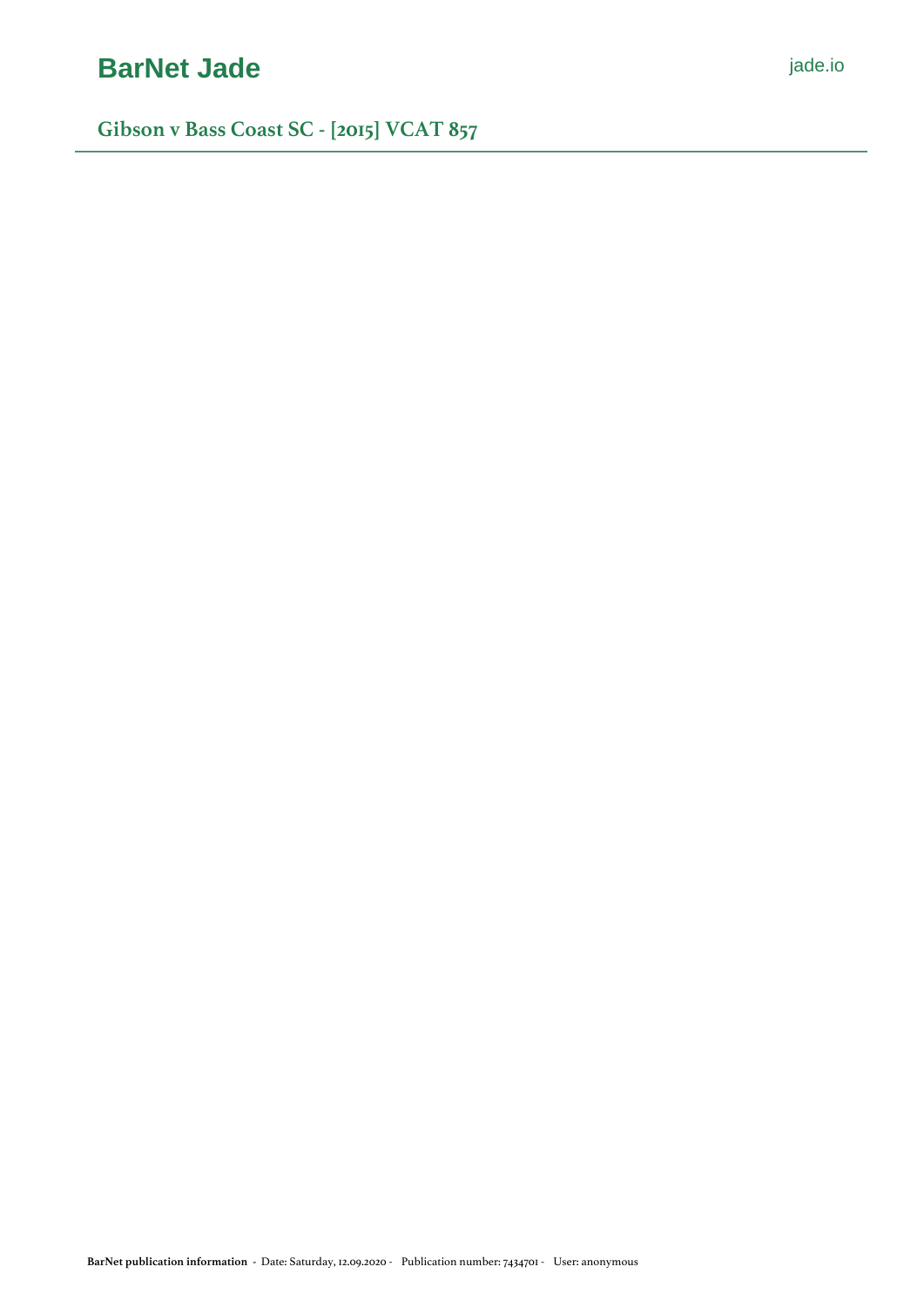| <b>Attribution</b>              |                                                   |
|---------------------------------|---------------------------------------------------|
| Original court site URL:        | file://Gibson v Bass Coast SC [2015] VCAT 857.rtf |
| Content received from<br>court: | June 25, 2015                                     |
| Download/print date:            | September 12, 2020                                |

#### **VICTORIAN CIVIL AND ADMINISTRATIVE TRIBUNAL**

#### **ADMINISTRATIVE DIVISION**

| PLANNING AND ENVIRONMENT LIST | VCAT REFERENCE NO. P1833 |
|-------------------------------|--------------------------|
|                               | /20I <sub>A</sub>        |
|                               | PERMIT APPLICATION NO.   |
|                               | 130182                   |

### **CATCHWORDS**

Section [77](https://jade.io/article/282428/section/638) of the *[Planning and Environment Act](https://jade.io/article/282428)* [1987](https://jade.io/article/282428) . Bass Coast Planning Scheme. Farming Zone. SLO. EMO. Subdivision of farming land into three 40ha lots. Landscape, Loss of productive farmland. Potential for horticulture on traditional grazing land.

**APPLICANT** Bruce Gibson

**RESPONSIBLE AUTHORITY** Bass Coast Shire Council

**SUBJECT LAND** Lot 8 PS208175V Cape Paterson Road, Inverloch

WHERE HELD Melbourne

**BEFORE** Graeme David

**HEARING TYPE** Hearing

BarNet publication information - Date: Saturday, 12.09.2020 - Publication number: 7434701 - User: anonymous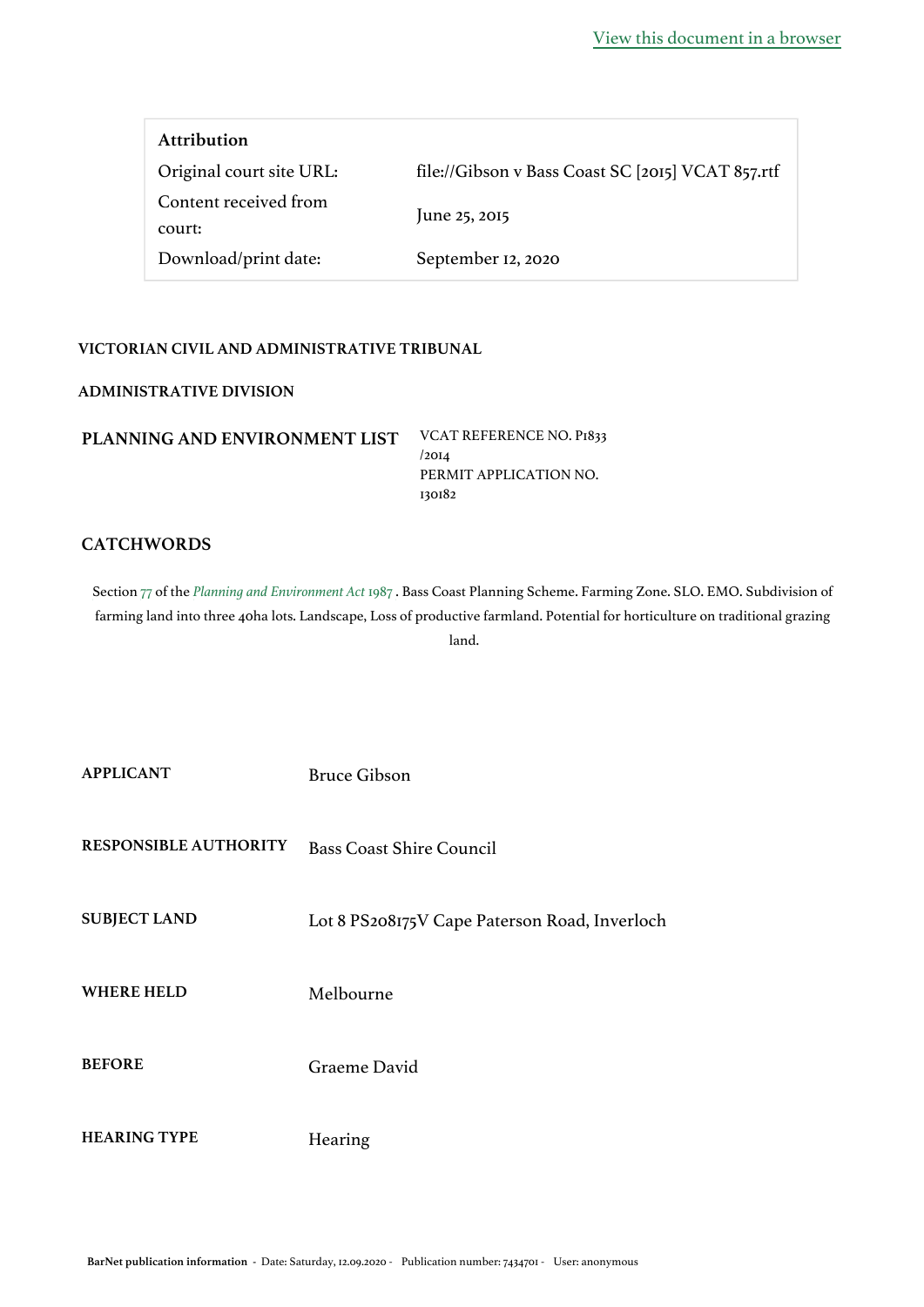**DATE OF HEARING** 1 May 2015

**DATE OF ORDER** 12 June 2015

**CITATION** Gibson v Bass Coast SC [2015] VCAT 857

#### **ORDER**

- 1. The decision of the Responsible Authority is affirmed.
- 2. In permit application 130182 no permit is granted.

### **Graeme David**

#### **Member**

#### **APPEARANCES**

| For Applicant                |                   | Mr John McCaffrey, Consultant Town Planner.                                                                                                                             |
|------------------------------|-------------------|-------------------------------------------------------------------------------------------------------------------------------------------------------------------------|
|                              |                   | He called the following witnesses:                                                                                                                                      |
|                              |                   | Mr John Gallienne, Agricultural Consultant<br>$\bullet$                                                                                                                 |
|                              |                   | · Mr Neville Chapman, Lay Witness                                                                                                                                       |
| For Bass Coast Shire Council |                   | Mr Mark Bartley, Solicitor HWL Ebsworth,<br>Lawyers.                                                                                                                    |
|                              |                   | <b>INFORMATION</b>                                                                                                                                                      |
| Description<br>of Proposal   | adjoining title). | Subdivision of Lot 8 LP208175V, Cape Paterson Road Inverloch (194.8ha) into four<br>lots each of 40 hectares, (and consolidation of the residual 34.8ha of land into an |

#### Nature of Proceeding Application under Section [77](https://jade.io/article/282428/section/638) of the *[Planning and Environment Act](https://jade.io/article/282428)* [1987](https://jade.io/article/282428) – To review the refusal to grant a permit.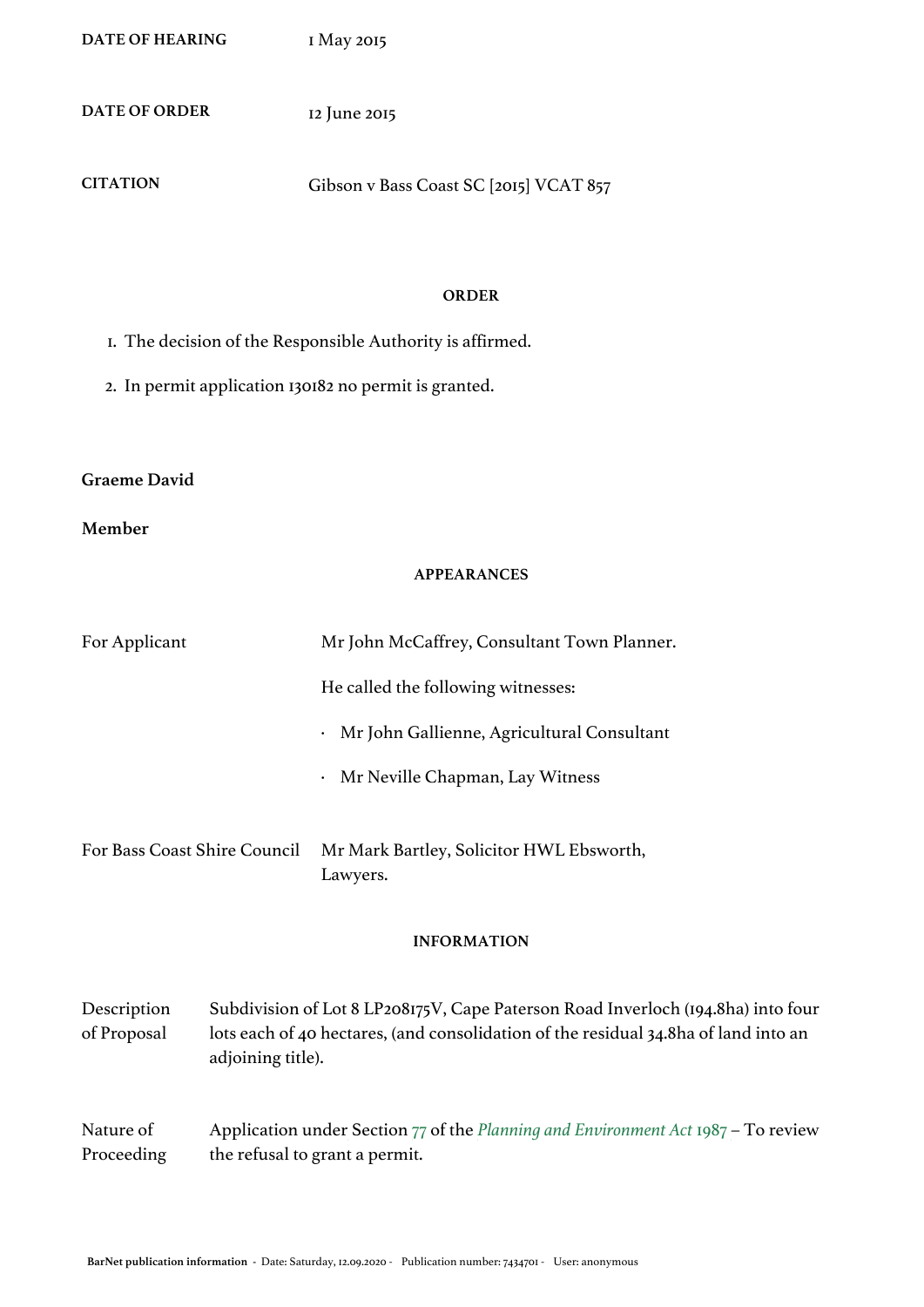| Zone and<br>Overlays                              | Zone: Farming Zone (FZ).<br>Overlays:<br>Significant Landscape Overlay - Schedule 4 Kilcunda to Inverloch Coast (SLO4);<br>Environmental Significance Overlay - Schedule I Coastal Wetland Areas (ESOI).                                                                                                                                                                                                                                                                                                                                                                                                   |
|---------------------------------------------------|------------------------------------------------------------------------------------------------------------------------------------------------------------------------------------------------------------------------------------------------------------------------------------------------------------------------------------------------------------------------------------------------------------------------------------------------------------------------------------------------------------------------------------------------------------------------------------------------------------|
| Permit<br>Requirements                            | Clause 35.07-3: To subdivide land in the FZ.<br>Clause 42.01-2: To subdivide land in the ESO                                                                                                                                                                                                                                                                                                                                                                                                                                                                                                               |
| Relevant<br>Scheme,<br>policies and<br>provisions | State: Clauses II.05-3, II.08, I2, I4.0I-I, I7.03, I9.<br>Local: Clauses 21.05, 21.06, 21.07, 21.08, 22.01, 22.02.<br>Other: 65.                                                                                                                                                                                                                                                                                                                                                                                                                                                                           |
| Land<br>Description                               | The review site is an irregular shaped 194.8ha parcel of cleared undulating and<br>seemingly well-managed grazing land at the coast abutting the north side of the<br>Cape Paterson - Inverloch Road about 3.5km west of Inverloch. The land contains a<br>number of farm dams one of which is used via electric pump to supply reticulated<br>water to stock troughs on the property. Dimensions are roughly 1.3km wide (east-<br>west) by I.4km deep (north-south) with roughly about a half kilometre frontage to<br>the Cape Paterson - Inverloch Road along the eastern end of the southern frontage. |
|                                                   | The higher points on the land provide relatively flat views to the ocean across the<br>above-mentioned road. There are also sites on the land that do not provide ocean<br>views due to elevation or aspect.                                                                                                                                                                                                                                                                                                                                                                                               |
|                                                   | The review land has existing vehicular access from Cape Paterson - Inverloch Road.<br>It also abuts an unused/unmade road reserve along its western boundary (Struan<br>Road) that is unfenced on the side of the review land. The road reserve is occupied<br>under a current 99-year lease by the landowner Mr Gibson (or his management<br>entity) and is not accessible to the public.                                                                                                                                                                                                                 |
|                                                   | The land abuts land to the east in the Public Use Zone Schedule I (PUZI) used by<br>the South Gippsland Water Board as the sewerage treatment works for Inverloch. 'C<br>ass C' treated water is pumped via an underground pipeline through a narrow<br>easement inside the northern boundary of the review land. An existing unused<br>pressurised off-take valve off the pipeline through the review land could provide<br>treated water to the review site under licence.                                                                                                                               |
| Tribunal<br>Inspection                            | 26 May 2005. The landowner Mr Bruce Gibson escorted me through the property.<br>No discussion on the merits of the case occurred.                                                                                                                                                                                                                                                                                                                                                                                                                                                                          |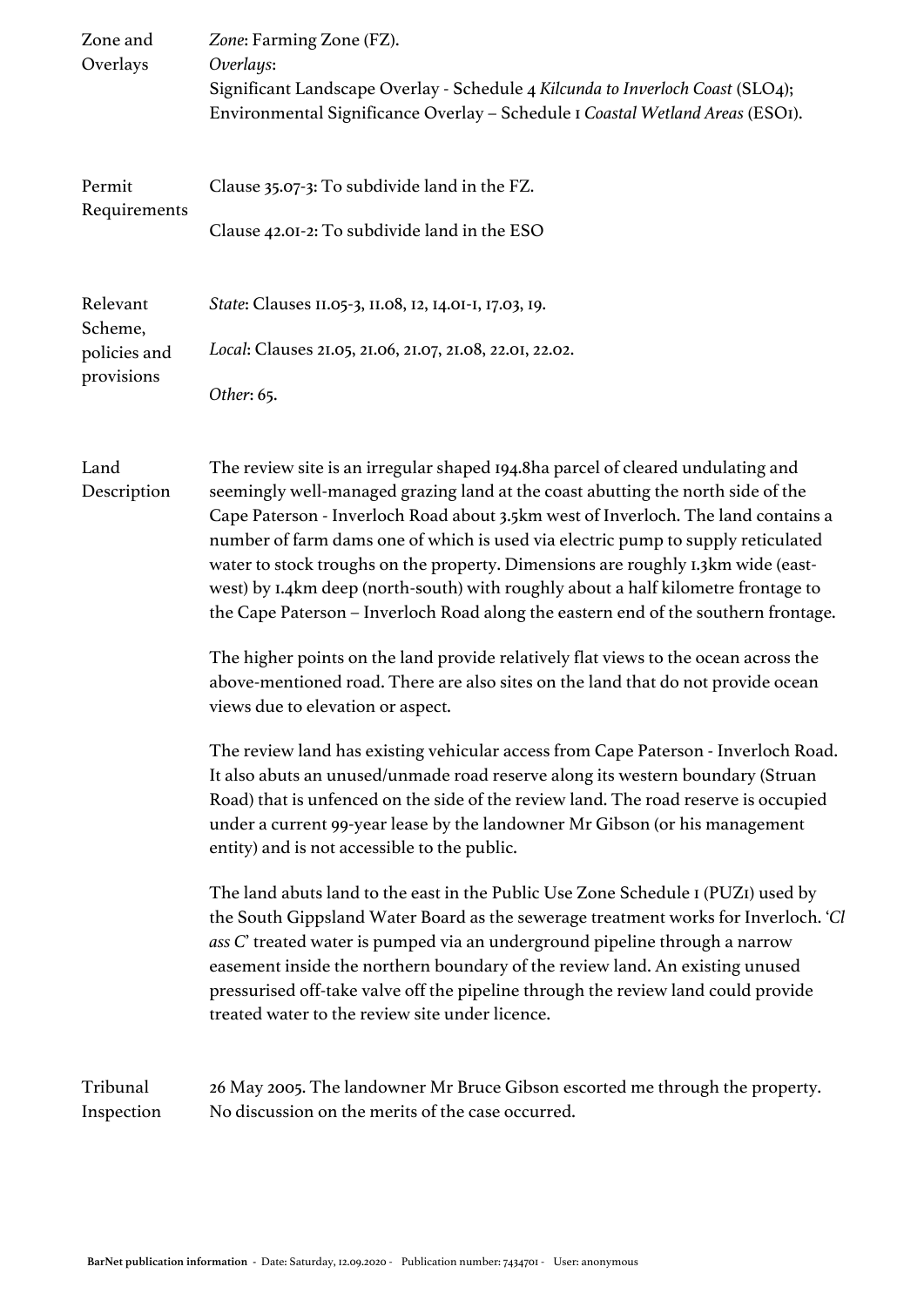#### **REASONS [\[1\]](#page-4-0)**

#### <span id="page-4-1"></span><span id="page-4-0"></span>**WHAT IS THIS PROCEEDING ABOUT?**

- [\[1\]](#page-4-1) I have considered the submissions of all the parties that appeared, all the written and oral evidence, all the exhibits tendered by the parties, and all the statements of grounds filed. I do not recite or refer to all of the contents of those documents in these reasons.
- 1. The Bass Coast Shire Council (the Council) determined to refuse to grant a permit for the subdivision of 194.8 hectares of land, being Lot 8 LP208175V, Cape Paterson - Inverloch Road, into four Lots each of about 40ha. The remaining 34.8ha area at the north of the site would be consolidated into the adjoining land title to the north, known as Lot A PS119094).
- 2. The Council broadly considered the proposal to be inconsistent with:
	- the State and Local Planning Policy Frameworks (SPPF and LPPF) in the Bass Coast Planning Scheme, relating to the protection of agricultural land and landscapes (Clauses 14.01, 14.01-2, 21.06-5, and 21.08-1);
	- · the purpose and objectives of the Farming Zone (Clause 35.07), the Significant Landscape Overlay (Schedule 4) (Clause 42.03); and
	- orderly and proper planning of the area.
- 3. The Council's refusal grounds also include that the permit applicant, who is also the Applicant in this case, had not provided adequate justification of the economic merits of '*substantially reducing a broad acreage land holding*'.
- 4. The four proposed subdivision Lots have differing dimensions. Lot 1 (roughly 600-670m deep by 600m wide), and Lot 2 (approximately 500m-700m deep by (662m wide) are roughly square. They share the front width of the site with frontage to the Cape Paterson-Inverloch Road. Lots 3 and 4 are elongated lots set behind (north) of Lots 1 and 2. Lot 4 is a rectangle (1288m wide by 312m deep). Lot 4 is an irregular shape, 'meat cleaver' shaped lot set sharing the northern boundaries of Lots 1 and 2. Lots 3 and 4 which do not front to the Cape Paterson-Inverloch Road.
- 5. The undulating review land abuts the northern or inland side of the Cape Paterson Inverloch Road about 3.5km west of Inverloch, and about 2km east of Cape Paterson. It is cleared of native vegetation and is used for extensive cattle grazing. This appears to have been the use of the review land and of surrounding land for a long period, and there appears to be no other nearby farming use visible on aerial photographs. The southern boundary of the land at Cape Paterson – Inverloch Road is within about 150m from the beachfront and slopes gently upwards to the north away from the road. The vegetation to the south of the road is for want of a more botanical name, low coastal scrub or heathland, such that there is little tall vegetation or other physical screening between the ocean and the review land.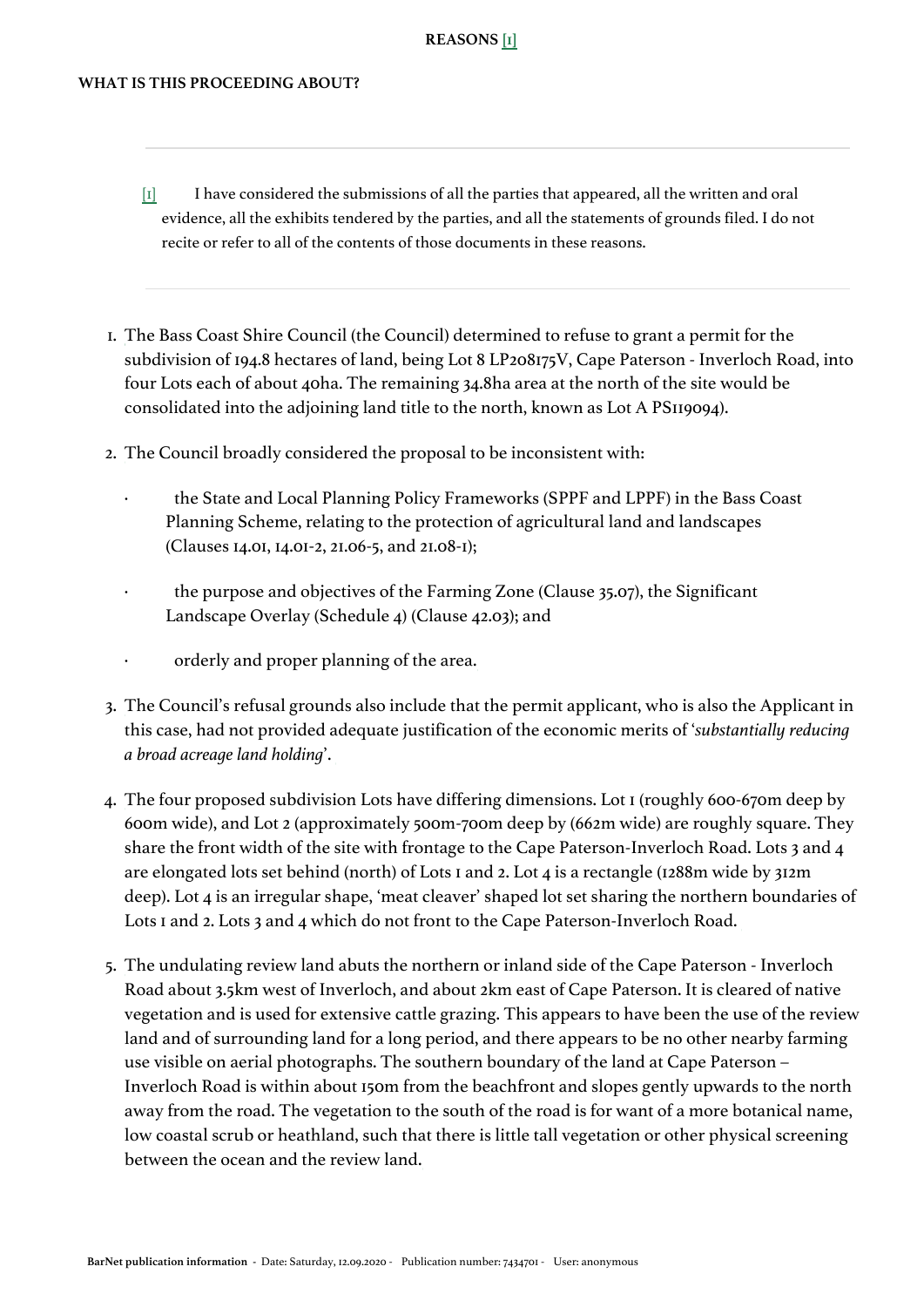<span id="page-5-1"></span>6. The application is for land subdivision only. It does not include any direct proposal or proposals for use or development of the land. The Planning Permit Application is premised on the basis that the proposed subdivision will provide improved flexibility for agriculture. The Planning Report $[2]$ accompanying the application states the following:

The proposed subdivision will provide more flexibility in agricultural product (in) that most crop or horticultural products do not require lots above the size proposed to be a sustainable operation. It will also provide for the conduct of separate operations on each site and will enable financing to be dedicated to discrete parcels to assist in a more effective finance structure for the farm operation and to provide the funding for the necessary infrastructure, including irrigation systems.

> [\[2\]](#page-5-1) Application for a planning permit for a subdivision at Cape-Paterson Inverloch Road, Inverloch. Planning Report. Jeff Bennett Planning and Development Services San Remo Victoria. June 2013

- <span id="page-5-0"></span>7. This thrust is continued in the Farm Management Plan of December 2013 also submitted with the Permit Application, and in the Expert Report of Mr Gallienne dated 10 April 2015. The FMP also states that in summary that the smaller lots created by the subdivision will be more viable and provide more flexibility for horticultural operations and farming operations in part to be able to respond to the 'potential impacts of climate change'.
- 8. The notions of protecting agriculture and its economies of scale, and of open scale of rural landscape are prevalent in the State and Local Planning Policy sections of the planning Scheme and in the Farming Zone and the Overlays that cover the review land. I choose not to itemise these in detail but they are largely consolidated into Clause 21.05 which under the objective of '*to retain and protect viable rural holdings*', includes the following strategies:
	- strongly discouraging the fragmentation of rural land through the creation of small rural lots within the Farming Zone and the Rural Conservation Zone;
	- discouraging small rural lots in the areas of agricultural production;
	- discouraging the boundary realignments in the creation of additional blocks unless they result in a consolidated parcel of land being retained for agricultural use, and it can be demonstrated that there is a clear improvement in farming efficiency;

· providing opportunities to consolidate or increase the size of land holdings in the FZ and Rural Conservation Zone in order to increased economies of scale and create more viable farming systems; and

supporting where appropriate, the creation of small lots as part of the subdivision where it provides for the ongoing protection and viability of agricultural land holding.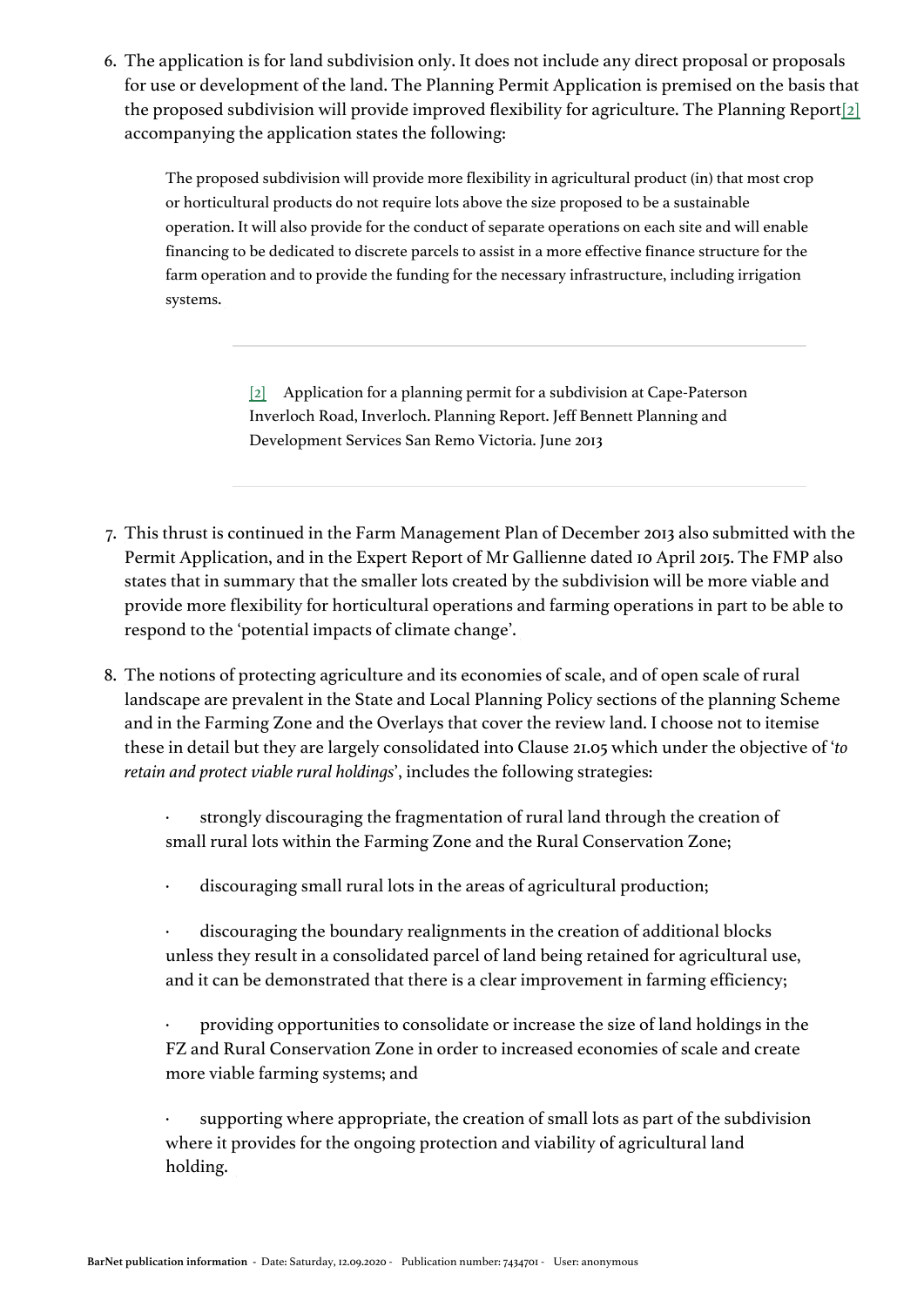- 9. The review land is in the Farming Zone, which has a conditional minimum lot size of 40ha for land subdivision, and for conditional as-of-right use for a dwelling without the need for a planning permit. The review land is also partially covered by the Environmental Significance Overlay - Schedule 1 (ESO1: *Coastal Wetland Areas*) and the Significant Landscape Overlay - Schedule 4 (SLO4: *Kilcunda to Inverloch Coast*). The Overlays cover all of Lots 1 and 2 in the proposed subdivision, being the southern lots closest to the coast. Lots 3 and 4 are both covered across their eastern portions. A planning permit is required for subdivision under the ESO. A permit would be required for buildings and works on land covered by ESOI and SLO4. I discuss the significance of the two Overlays later in this decision.
- 10. The review land is also identified as being of '*Aboriginal Cultural Heritage Sensitivity*'.
- 11. The purposes of the FZ include: to provide for the use of land for agriculture; to encourage the retention of productive agricultural land; to ensure that non-agricultural uses, including dwellings do not adversely affect the use of land for agriculture; to encourage the retention of employment and population to support rural communities; and to encourage the use and development of land based on comprehensive and sustainable land management practices and infrastructure provision.
- 12. Under the Victoria Planning Provisions, 'Agriculture' is defined as:

Land used to:

a) Propagate, cultivate or harvest plants including cereals, flowers, fruit, seeds, trees, turf, and vegetables;

- b) Keep, breed, board or train animals, including livestock, and birds; or
- c) Propagate, cultivate, rear, or harvest living resources of the sea or inland waters.
- 13. Under the Victoria Planning Provisions, '*Horticulture*' is defined as:

· Land used to propagate, cultivate or harvest flowers, fruit, vegetables, vines or the like.

- 14. As the Victoria Planning Provisions directly link '*Horticulture*' with '*Agriculture*', through the subcategory of '*Crop raising*', horticulture (which generally involves land tillage or other soil disturbance) is a Section1 *Permit not required* use in the Farming Zone.
- 15. The FZ specifies the requirement for a planning permit for the subdivision of land, and each created lot must be at least 40 ha, which is the size of the four subdivision lots sought to be created in this application. While the FZ provides for subdivision into smaller lots, this is subject to provisions that are not applicable to this case. However, before making a decision to subdivide land, and in addition to the Decision Guidelines in Clause 65 of the Bass Coast Planning Scheme, the responsible authority must consider, as appropriate a range of general, agricultural and environmental matters which I identify later.
- 16. As the land is in the FZ, the use of each lot of 40 ha or more for a dwelling would be as-of-right subject to the proposed dwelling being the only dwelling on the lot, and meeting the requirements of Clause 35.07-2. This sub-clause in turn specifies requirements for all-weather vehicle access capable of accommodating emergency vehicles; adequate water supply provision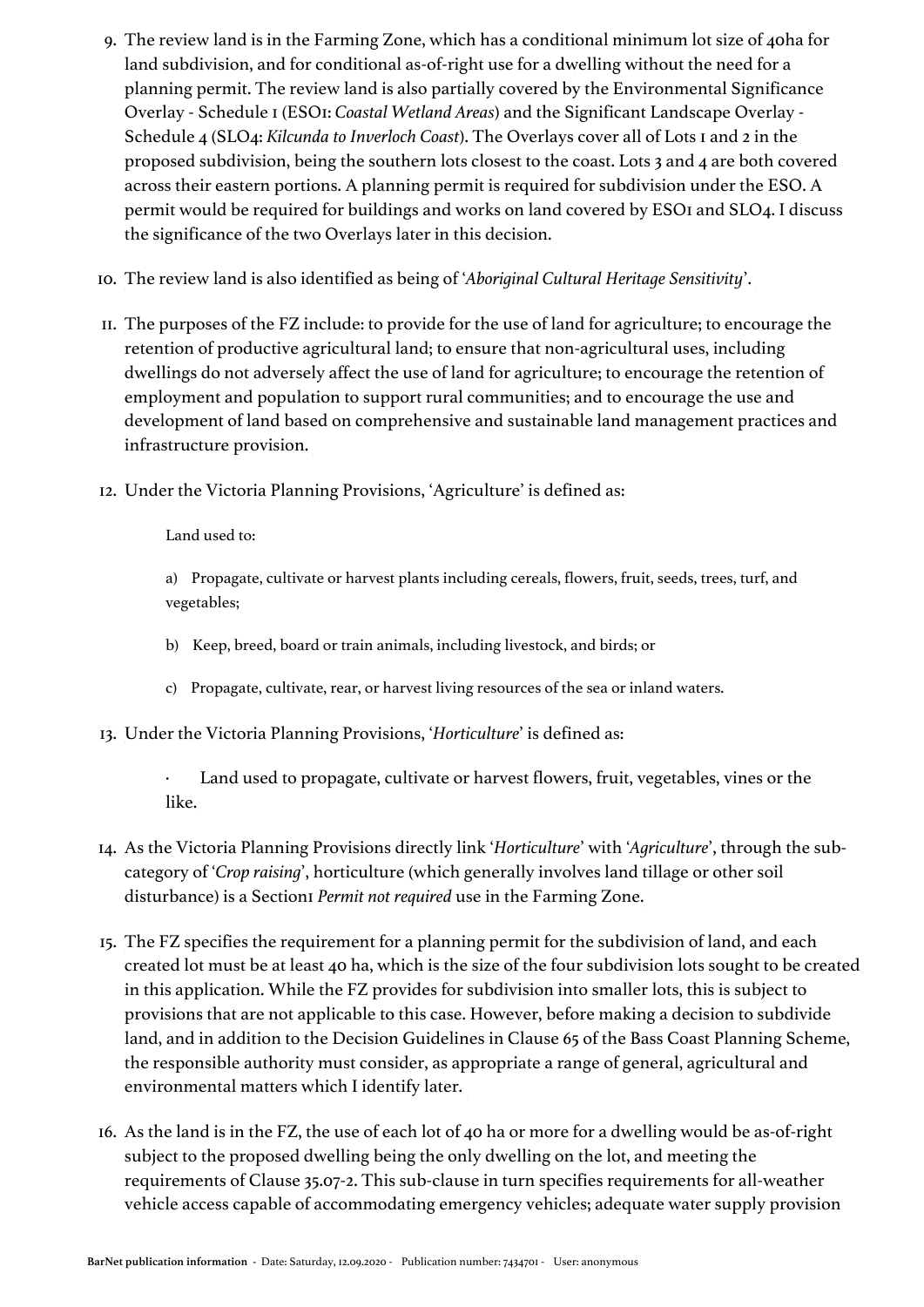and on-site waste management; and power provision. As dwellings are not proposed under this application, I do not consider this matter further in this decision.

- 17. The ESO in part seeks to ensure that the development of land is compatible with values identified under the Overlay. These include water quality and habitat values in internationally significant wetlands and coastal areas including those in Bunerong Marine and Coastal Park, and the Churchill Marine National Park. The ESO requires a planning permit to subdivide land unless otherwise specified in a schedule to the overlay, which does not occur in the ESO1. It does not require a planning permit for normal farming activities (apart from for timber plantations). I accept that the proposed subdivision per se will not impact on the nominated environmental values, and I do not consider this matter further in this decision.
- 18. The Significant Landscape Overlay seeks to conserve and enhance the character of identified significant landscapes, in this case, as defined by SLO4, the landscapes associated with the Kilkunda to Inverloch Coast. Unless otherwise specified in a Schedule to the Overlay, it does not require a permit for the subdivision of land.
- 19. The SLO does specify the need for a planning permit to construct a building or construct or carry out works apart from the conduct of agricultural activities including ploughing or fencing (but not the construction of dams or standard farm stock fences). As the current application is for subdivision only, it is not directly implicated by the SLO. However the purposes of the SLO need to be considered in decision making where it is applied. Thus the SLO is indirectly implicated if subdivision can be deemed to have a causal effect on the landscape values sought to be protected, such as through the development of dwellings in inappropriate locations as guided by planning policy. The Council has argued this to be the case through the potential loss of significant views from the Bunurong Coastal Drive.
- 20. Schedule 4 to the SLO covers the Kilkunda to Inverloch Coastline which is regionally significant '*f or its combination of visual landscape qualities including the Powlett River, sand dune systems and dramatic rock formationsa and cliffs around Cape Paterson itself*'. The Schedule contains 13 landscape character objectives. Those most directly and indirectly relevant to the current application, are identified below (in part and in summary). They explicitly relate to either the coastline itself or its hinterland, which in this case includes the proposed Lots I and 2, and parts of Lots 3 and 4 on the review land.
	- · To maintain locations of highly scenic and natural vistas along roads.
	- To retain the dominance of the undulating, uncluttered pastoral landscape throughout the hinterland by ensuring that buildings and structures outside settlements sit within rather than dominate the landscape.
	- To protect the undeveloped character of the coastal strip including that between Cape Paterson and Inverloch.
	- To ensure that the open rural character and scenic coastal features of the landscape are not dominated by plantation forestry.
	- To recognise and protect the landscape of the Kilkunda to Inverloch Coast as a place of significant Aboriginal cultural heritage value.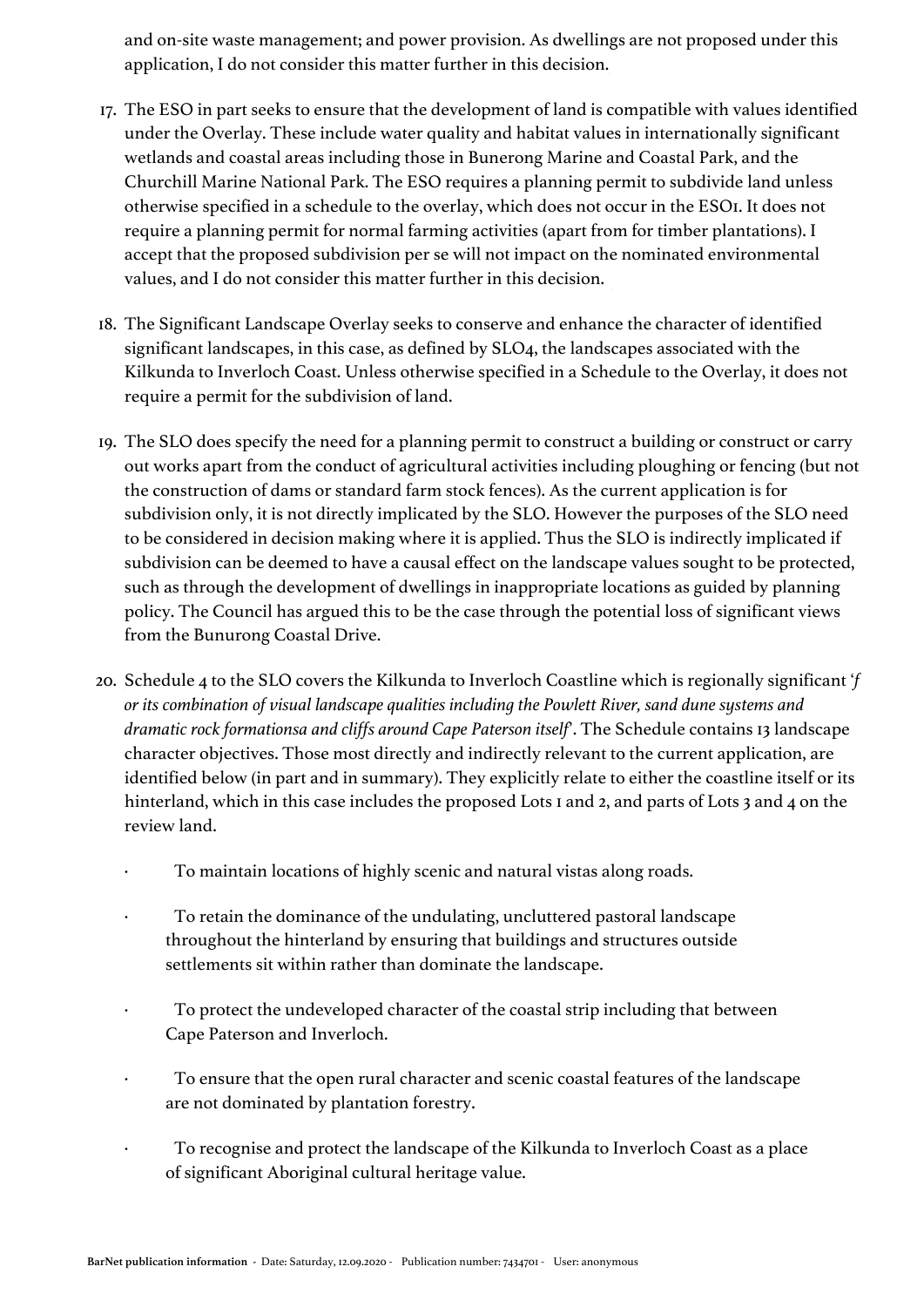- 21. Vegetation removal requires a permit under both the SLO and the ESO, but that is not relevant in the current matter.
- 22. The Council argues that the subdivision layout primarily appears to provide for the division of the land into 40 ha lots, rather than to address the productivity of the land. The Council considers that this will in turn lead to an expectation of housing on the lots, and that this again in turn is contrary to orderly planning under the Bass Coast Planning Scheme, for the reasons identified above.
- 23. The Applicant contested all of the Council's grounds of refusal. In particular, the following arguments were put in support of the proposed subdivision:

It will provide smaller more viable lots for (unspecified) horticultural operations, and while smaller lots would be preferred for this, 40ha is the minimum area permitted by the Planning Scheme.

Creation of the lots will provide the flexibility for smaller parcels to be readily available for horticultural operations thus avoiding lengthy delays of 9 to 12 months in obtaining permits on a case by case basis.

Creation of separate lots will facilitate debt financing of necessary start up infrastructure for horticultural operations and the balance of the farm will not need to be encumbered.

The creation of smaller lots will provide more flexibility in farming operations to be able to respond to potential impacts of climate change, by using treated waste water for alternative crops. (no support provided for this statement and CSIRO stated that climate change is not to be significant for this area)

The proposed subdivision will provide the basis for more productive agricultural use of the land.

- 24. In arguing this position, the Applicant through Mr McCaffrey drew upon the expertise of Mr Gallienne and agricultural expert and Mr Newville Chapman a lay witness who is the President of the local branch of the Victorian Farmers Federation. Mr Gallienne had prepared a Farm Management Plan (FMP) that was submitted within the permit application documentation. The primary structure of the FMP included the following:
	- · *Current Farm Productivity and Infrastructure* (Stock numbers, Stocking rate, Feedbase, (Pasture renovation, Weed management, Fertiliser application), Farm infrastructure, Farm Labour.
	- · *Soils, Land/agricultural quality*.
	- · *Climate*
	- · *Farm trees and revegetation*
	- Potential for Irrigation including potential for irrigation use of Class 3 treated water from the Inverloch Water Treatment facility.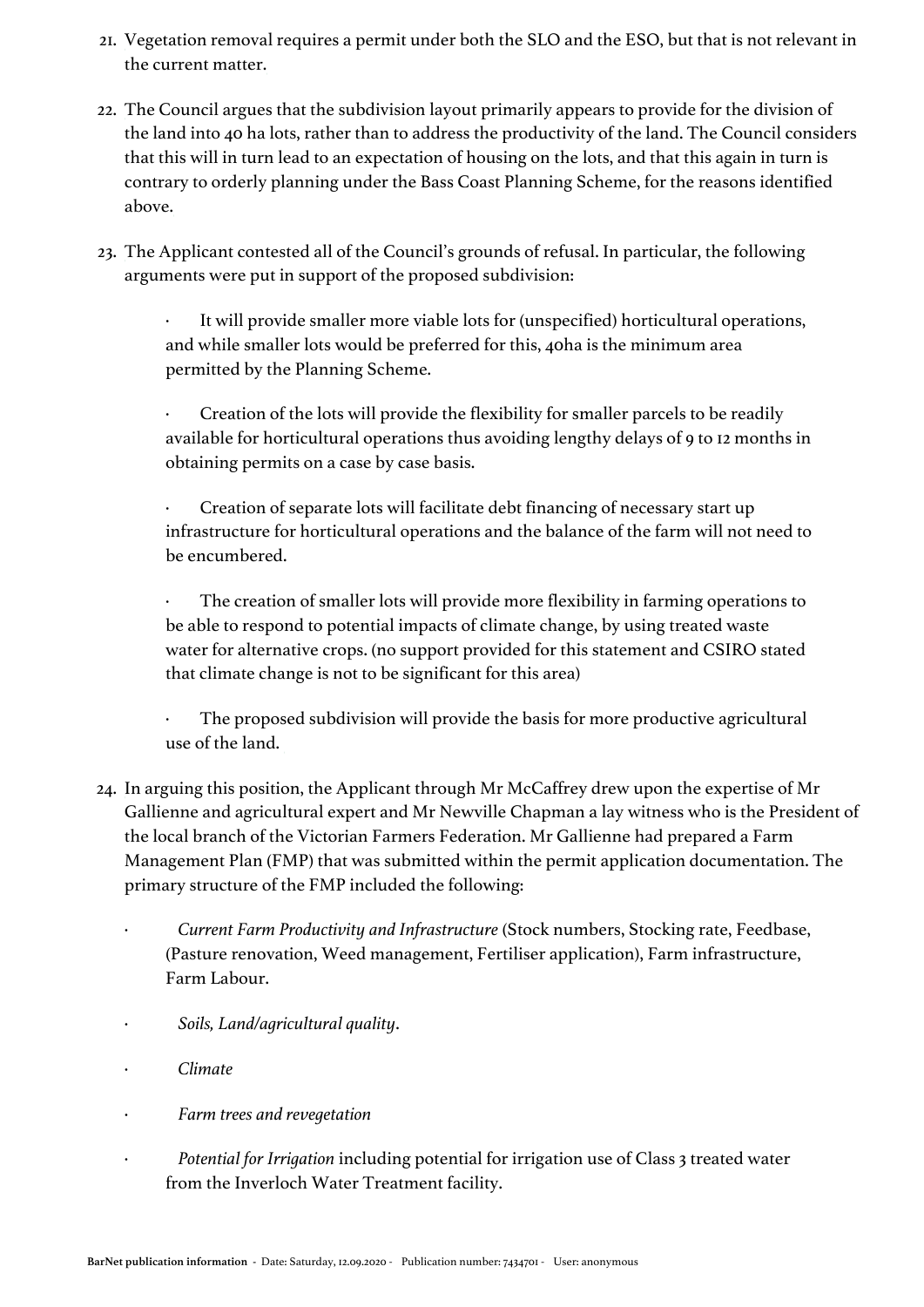- · *Implications of the proposed development*
- <span id="page-9-2"></span>25. Relevant to the current matter the FMP concludes in summary that:
	- · The review land in Agricultural Quality Class 3a under the categorisation in the document titled *Assessment of Agricultural Quality of Land in Gippsland* by Swan and Volu[m\[3\]](#page-9-0).
	- Continued farm development could increase grazing stocking rate by 12% in four years.
	- The potential for future intensive irrigation production will improve the productivity and profitability of the land and provide local employment opportunities.
	- · Because of the intensity of such activities, '*the smaller land titles proposed would make any future development more desirable for people intensively using the land for horticultural activities as well as organisations providing support to this type of project*'[\[4\]](#page-9-1).
	- The land and future farming practices discussed are sustainable and will not have negative environmental impacts on the property or the district.

<span id="page-9-3"></span>[\[3\]](#page-9-2) Swan I. and Volum A. (1984) *Assessmsnt of Agricultural Quality of Land in Gippsland* Research Project Series No. 134. Department of Agricvulture, Victoria [\[4\]](#page-9-3) Page 15, Farm Management Plan B and A Gibson T/A Bunerong Pastoral, Cape Paterson Inverloch Road Inverloch. John Gallienne and Co Pty Ltd. December 2013.

- <span id="page-9-1"></span><span id="page-9-0"></span>26. The Swan and Volum report is widely used in Gippsland as a strategic level guide. I discuss the relevance of this below.
- 27. The Council commissioned a peer review report to be prepared on the FMP. This was prepared by the RMG Consultants. The 3-page RMG report provides the following main conclusions:
	- Neither of the two main soil types likely to be present on the site are considered 'ideal' for horticulture which requires freely draining soils The two main soil types are mapped at the strategic level in the document Swan and Volum report. These contain light to very sandy upper profiles to up to about 80 cm, with sharp 'duplex' interfaces over medium to heavy clays.
		- · The land is in Agricultural Quality *Class 4a* as described by Swan and Volum. Such land has limited versatility and low inherent productivity but '*is suitable for intensive market gardening but supplementary irrigation, high levels of fertiliser and erosion prevention measures are necessary*'.
- 28. Mr Gallienne's evidence in turn challenged the validity of the Peer Review report, in part due to it being a desk report only. Mr Gallienne reasserted that the review land is in Agricultural *Class 3a*,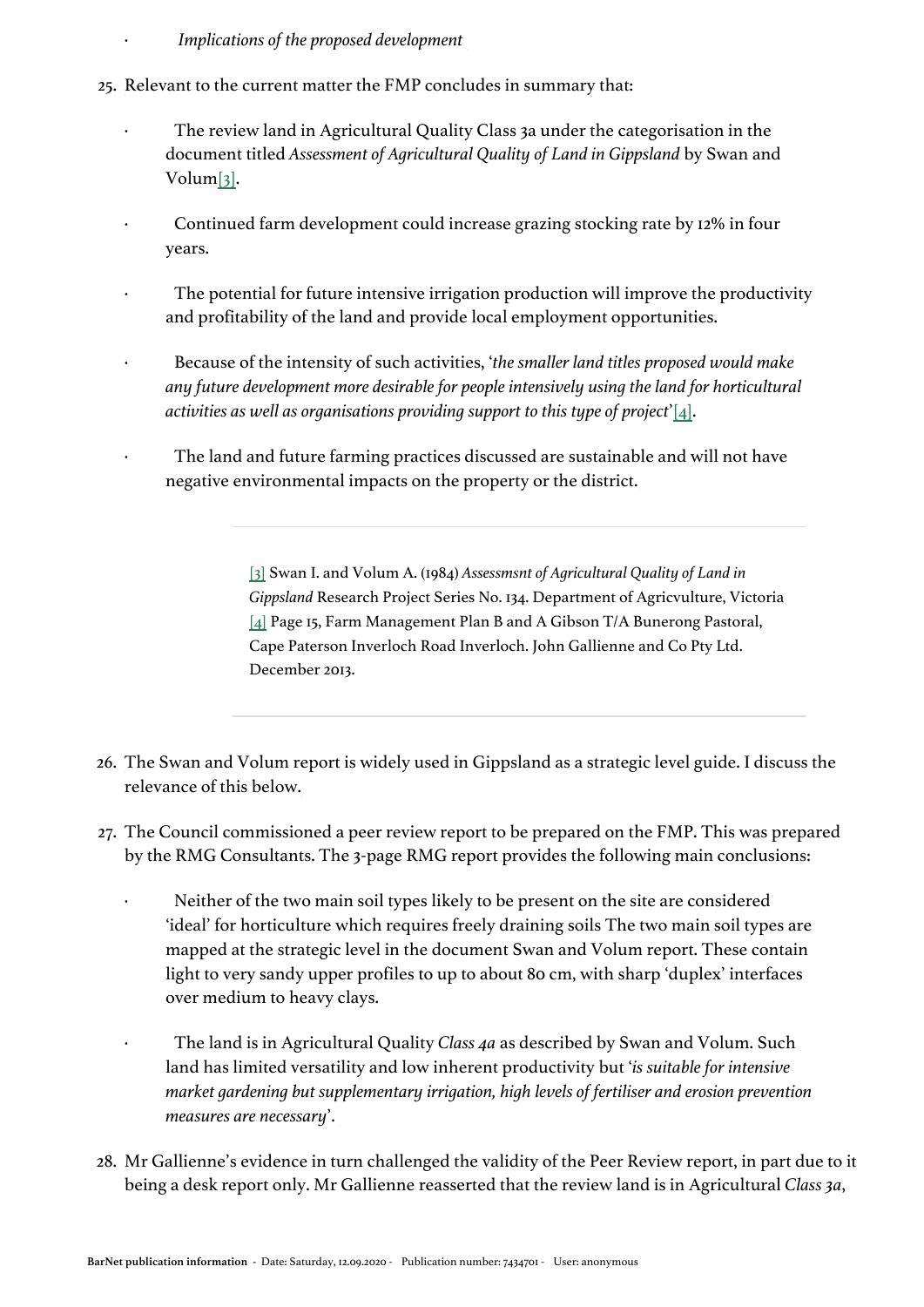not *Class 4a* as proposed in the Peer Report. This has implications regarding the type and intensity of agriculture, and hence the investment needed to support sustainable agricultural land management. This is in turn important in underpinning the conclusions of the two abovementioned reports, and I discuss this below.

- 29. From the above content I consider the key issues for consideration in determining this matter are:
	- Will the proposed subdivision provide support and enhancement of agricultural production in the area, or present the potential for fragmentation of productive agricultural land?
	- · Would the proposed subdivision provide for sustainable or more efficient land management?
	- · Would the proposed subdivision provide for more efficient agriculture?
	- · Would the proposed subdivision be compatible with adjoining and nearby land uses?

These matters relate directly to the matter of whether or not the proposal is compatible with State and Local planning policies, including whether the proposal presents a fair and orderly planning outcome.

- 30. The Tribunal must decide whether a permit should be granted and, if so, what conditions should be applied. Having considered all submissions presented against the policies and provisions of the Bass Coast Planning Scheme, I have decided to affirm the decision of the Responsible Authority.
- 31. My decision is made on balance. I accept that the creation of four lots each of 40 ha is provided for under the planning Scheme as the minimum subdivision in the Farming Zone and that the current permit application is for subdivision only. However, the application is predicated on the basis that the land is suitable for and most likely to be used for horticultural production, which would lead to more efficient and higher production levels than is achieved under the current grazing regime. I find that this assertion is not substantiated, I agree that inadequate justification has been provided to support the substantial reduction of the broad acreage land holding in the face of State and Local policy that favours consolidation rather than fragmentation of agricultural land in the Farming Zone. I consider that on balance on the information available to me, the proposed subdivision is likely to diminish agriculture locally.

#### **DISCUSSION**

#### **Preliminary matters**

32. The subdivision of rural agricultural land is a serious matter. Substantial areas of Victoria, particularly within around 150 km of Melbourne have been subdivided into small lots and developed with housing such that agricultural land and agriculture in those areas have been fragmented. It is a reasonable assumption that agricultural production has all but ceased on much such land. This may often have occurred simply for the reason than owners have sought more 'space' at the expense of agricultural production. It has also become increasingly more difficult for some traditional forms of agriculture or primary production to expand or find a base for relocation due to objection from non-agricultural users of land, and for rural landscapes to be substantially impacted upon.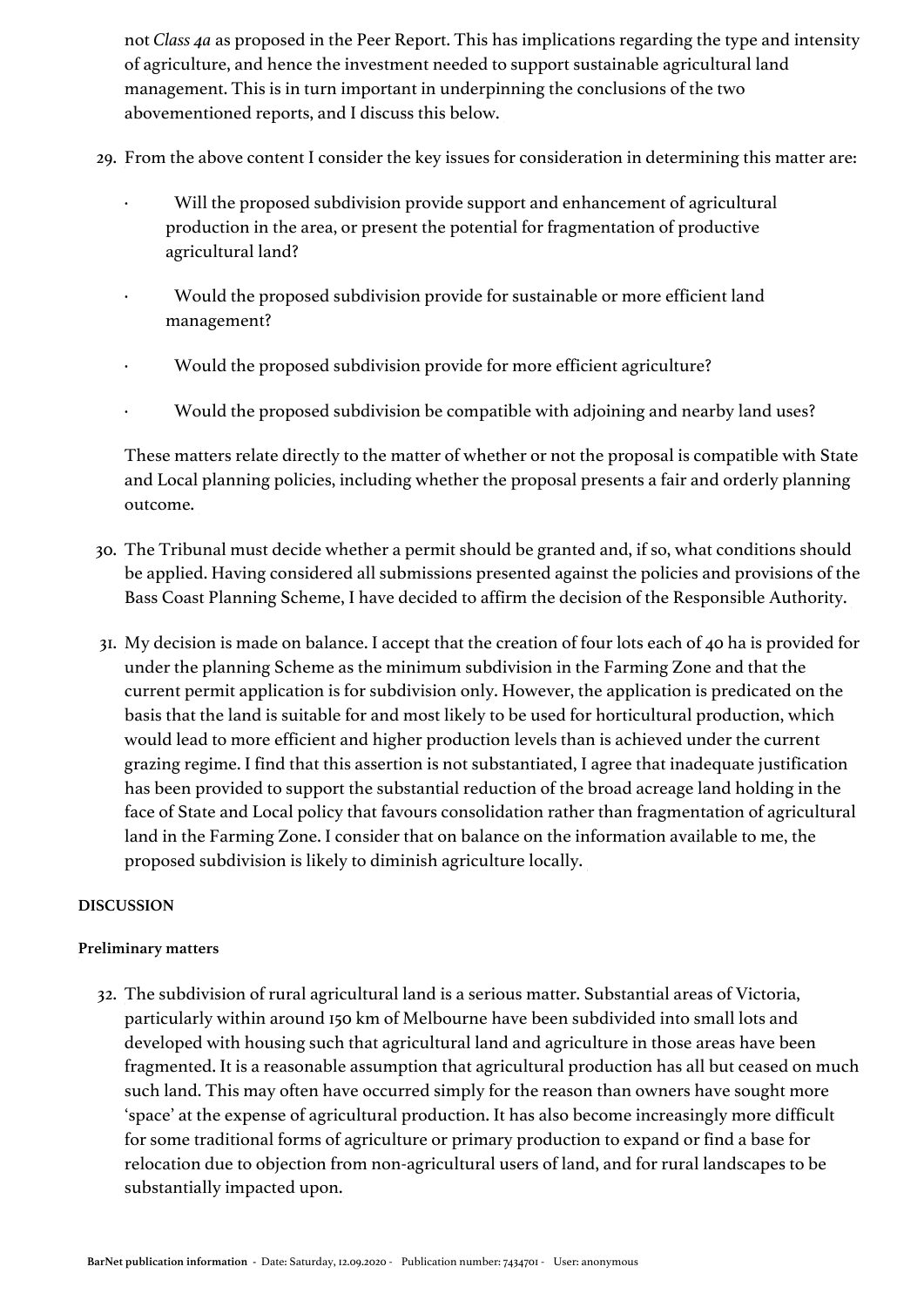33. My considerations in this decision do not take into account that the proposed subdivision would generate capital to fund infrastructure improvements, including for horticultural operations on the retained portion of the Applicant's property. This is not a planning matter under the *[Planning](https://jade.io/article/282428)  [and Environment Act](https://jade.io/article/282428)* [1987](https://jade.io/article/282428) .

#### **Will the proposed subdivision support and enhance agricultural production?**

- 34. I am not satisfied that the review land is likely to be used for horticulture if subdivided as proposed. I am also not prepared to impose such use through the conditional requirement (as proposed by the Council and opposed by the Applicant) of a Section 173 Agreement to specify horticultural use of the proposed subdivision lots with or without individual Farm Management Plans. My reasons for this follow.
- 35. The following two primary land type and soil study reports quoted to me in documentation are mapped at broad strategic scale levels of 1:100,000 to 1:200,000. They are not intended to, and cannot to be used to replace the need for property-specific investigations in assessing or presenting land capability or suitability of the land for specific uses.
	- · Agriculture Victoria Services Pty Ltd (June 2002)*. Bass Coast Environmental Planning Study: Technical Report. Bass Coast Shire*. Victoria.
	- · Swan I. and Volum A (1984). *Assessment of Agricultural Quality of Land in Gippsland* Res earch Project Series No. 134. Department of Agriculture, Victoria
- 36. The matters of soil type and land suitability classification are important in underpinning the conclusions of the two above-mentioned reports.
	- · Agricultural Quality *Class 3a* identified for the review site by Mr Gallienne in the FMP is defined as follows, in part within the broader context of Agricultural Quality *Class 3*. The use of *italics* is my emphasis on the sub-classes of land (*3a* and *4a*) variously used to categorise the review land.

Class 3 land generally is of limited versatility but is very good dairying and grazing land. It is sometimes suitable for orchards and extensive area cropping but not suitable for intensive uses such as vegetable growing. *Sub-class 3a is suitable for more intensive uses providing particular care is taken to prevent soil erosion, or supplementary irrigation overcomes moisture limitations in the summer. The growing season is at least 10 months or 9 months with readily utilised underground wate*r.

· Agricultural Quality *Class 4a* identified for the site by RMCG is described by Swan and Volum as follows:

Class 4 land is capable of extensive grazing, but generally unsuitable for cropping. *Sub-class 4a is suitable for intensive market gardening, but supplementary irrigation, high levels of fertiliser and erosion measures are necessary. The growing season is at least 9 months or 8 months with readily utilised underground water*.

37. The differences between the Soil Quality *Classes 3a* and *4a*, infer substantial differences in resources input and management practices to sustain production and land stability. This could have substantial implications on capital and recurrent investment required for the conduct of viable horticultural enterprise.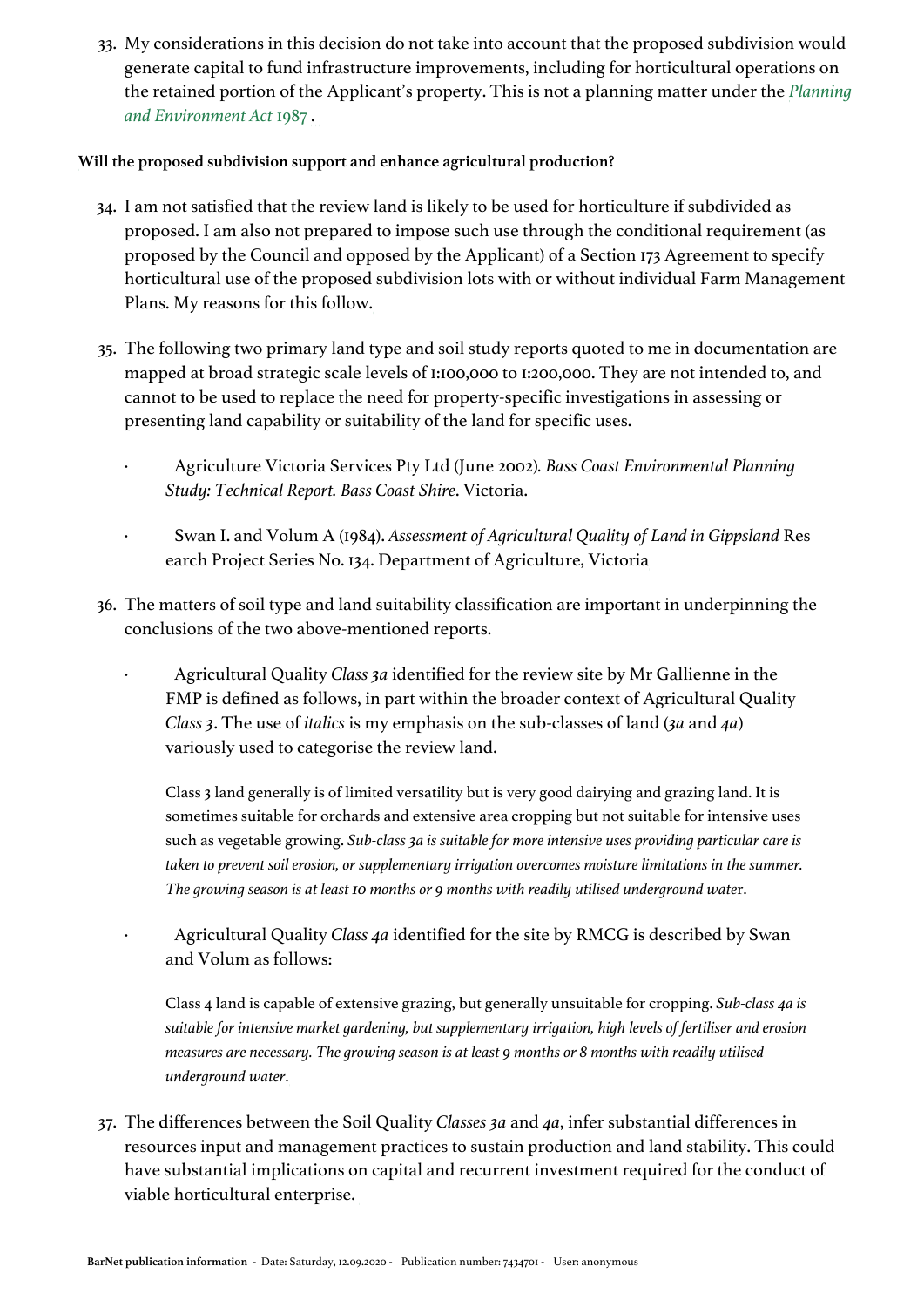- 38. My own review of Swan and Volum mapping of the Agricultural Land Classes does appear to place the land in the *Soil Class 4a* at the strategic level. This is disputed by Mr Gallienne. The classification system takes account of soil type and other environmental criteria (including slope aspect and climatic particulars) that can impact on agricultural and more general land sustainability. The Tribunal cannot determine the accuracy of the mapping at the individual property level, nor which Soil Class interpretation is correct. More prescriptive site-specific soil and land analysis is required. In addition, the clay bases underlying light soil and sand upper profiles of the two soil types identified at the strategic level by Swan and Volum indicate the potential to restrict plant root penetration and vertical draining into the soil at depth, which is likely to adversely implicate the suitability of the site, say for tree-based or other deep rooted horticultural production.
- 39. I also note the following statement in the Executive Summary of the *Bass Coast Environmental Planning Study*:

Recommendations are to enhance the capacity of strategic planning, and aid decision making with a strategic framework that complements the environmental planning study.

40. This 'strategic level' application of the above report is reinforced through the chapter descriptions and maps for various uses. The review land appears to be mapped as '*Complex Soil Unit*' being beside '*Public Land*' (the land on the coastal side of the Cape Paterson - Inverloch Road). The section 2.2 statement for Peas for example, includes the following paragraph.

The area identified as 'Complex Soil Unit' covers the coastal area around Cape Paterson, moving inland to Wonthaggi. The sand plain unit is comprised of low sand dunes (rises), sandy plains and broad clayey swales (depressions) that have at the regional (1:100000) level been grouped together. For this reason, the unit has been identified as complex, and different soils within the unit have a higher or lower suitability for agriculture depending on the soil type and their inherent properties. Sandy soils on the dunes will have more potential for vegetable cropping than the clayey soils in the swales which are prone to waterlogging in the winter months. Nonetheless (*ie: for peas*) the sandy dune soils will require management to increase their productivity, including irrigation, maintaining high levels of organic matter, the addition of fertilisers and sub surface drainage if water movement is restricted at depth.

The same and similar descriptions are used in most other horticulture and forestry chapters. This reinforces that planning decisions for individual properties need to be based on more site-specific information.

- 41. Mr Gallienne's FMP does not focus on the management needs of individual subdivision lots, but in part includes content on the need for an additional dwelling on the larger property for Mr Tom Gibson via another earlier planning permit application. I consider that mixed messages are portrayed through the FMP. On the one hand the earlier planning permit application apparently proposed the need for an additional dwelling on the property due to its large size to enhance management, while the size of the holding is now sought to be diminished by about 30% through the subdivision and sale of 160ha in four new created 40 ha lots.
- 42. The review site is exposed to coastal and potentially salt laden winds, hot winds from the north and north west, and changing climatic conditions. Mr Gallienne's FMP states the following: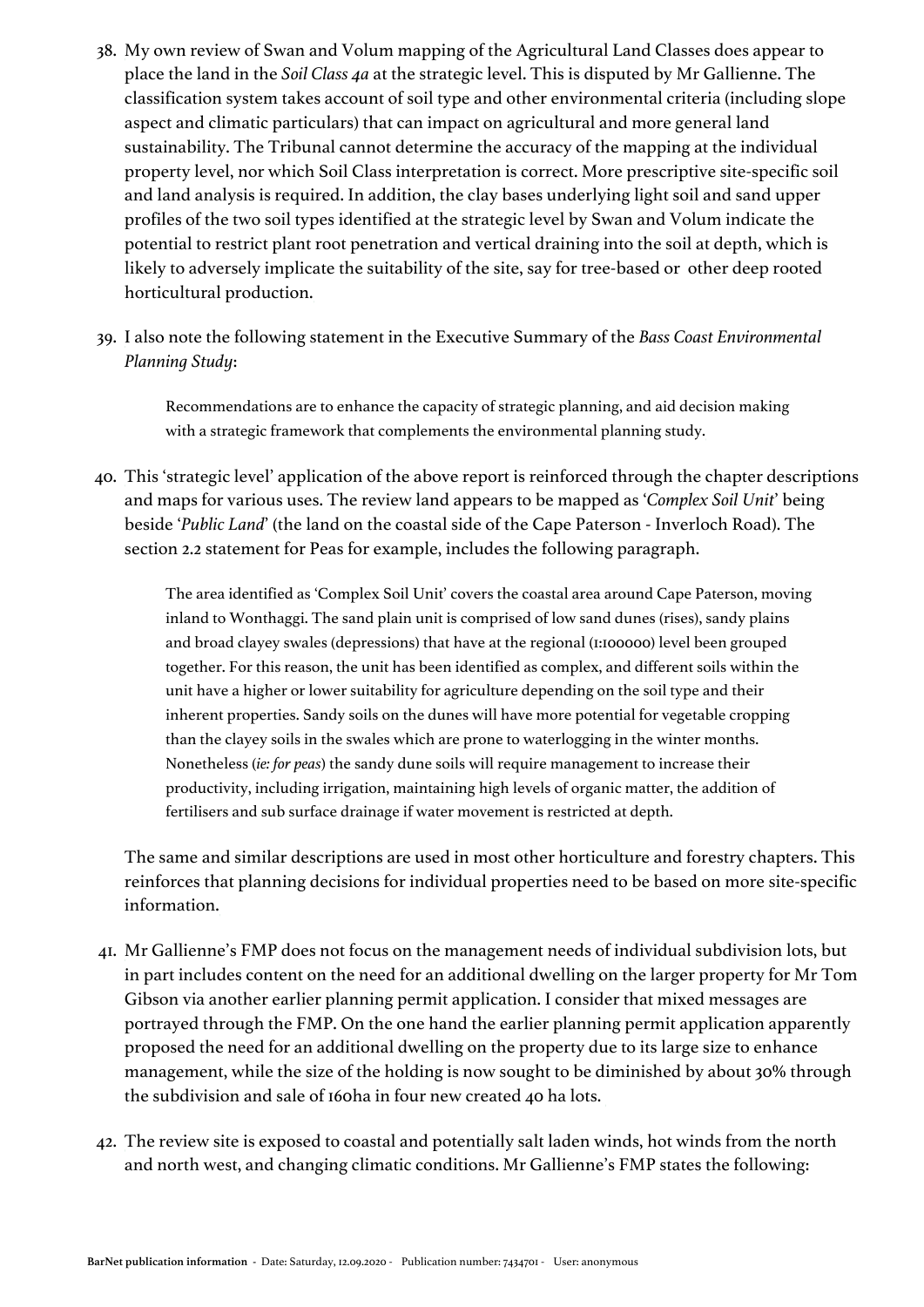Wind has an influence on plant production; in particular hot north and north westerly winds in summer have damaging effect on plants through drying out and /or removing soils moisture.

Mr Gallienne also identified the probable need for either vegetative or other forms of wind breaks on the site.

- 43. The review land and surrounding farmland has traditionally been used for cattle grazing. There is no local horticultural production, and no indication was provided to the Tribunal of external interest in the review land for horticultural use (such as potential purchase enquiries). Further, while it was stated that 40 ha will support viable horticultural enterprise and will be a favoured size for this, that was anecdotal only, including in Mr Gallienne's evidence. That said, I acknowledge that very different interests, management skills, and investment levels are required for different forms of agricultural enterprise. I therefore do not infer that if the review land is indeed more economically suited to horticulture than grazing, that such change could be expected to have occurred prior to now.
- 44. The type or types of horticulture likely to be most appropriate for the site has not been identified. Relevant to this it has been identified that treated water from the Inverloch Water Treatment facility is '*Class C*' water. However, no information is before me on the suitability of such water for horticulture generally, or for specific horticultural production types. The most information provided are single sentence statements relating to the irrigation potential use of the water for 'pasture and crops', and for stock related use. This includes that a neighbour is using the water for stock fodder irrigation. Vegetable varieties for example have different and generally more sensitive tolerances to water quality, and *Class C* water may or may not be appropriate for vegetable crops at this site.
- 45. During the Hearing I requested through Mr Gallienne, information on coastal areas where horticulture is practiced. A written list of 11 Gippsland sites and one Western Victoria site were subsequently provided on 8 May 2015 that I have reviewed visually via online aerial photography. However, I am unable to draw comparative conclusions across the sites, due to potentially different soils, climate, exposure and other environmental variables.
- <span id="page-13-1"></span>46. I am unable to place weight on Mr Gallienne's statement that changing land use to horticulture would improve flexibility for agricultural production to adapt to climate change. While page 11 of Mr Gallienne's FMP contained a section titled Climatic Conditions Summary based on data attributed to the CSIRO's *Climate Change in Australian Dairy Regions* [\[5\]](#page-13-0) it concluded with the following statement.

Climate change is real and underway, however from the predictions provided above it is unlikely to have a significant negative impact on pasture production in this region or on this property.

[\[5\]](#page-13-1) *Climate Change in Australian Dairy Regions. Hennesy K.J. CSIRO. 2007*

<span id="page-13-0"></span>47. No indication was provided to the Tribunal that grazing enterprise on the review property is neither a sustainable form of land use or profitable, either on its own or relative to 'horticulture', albeit that profitability is not a direct planning consideration per se.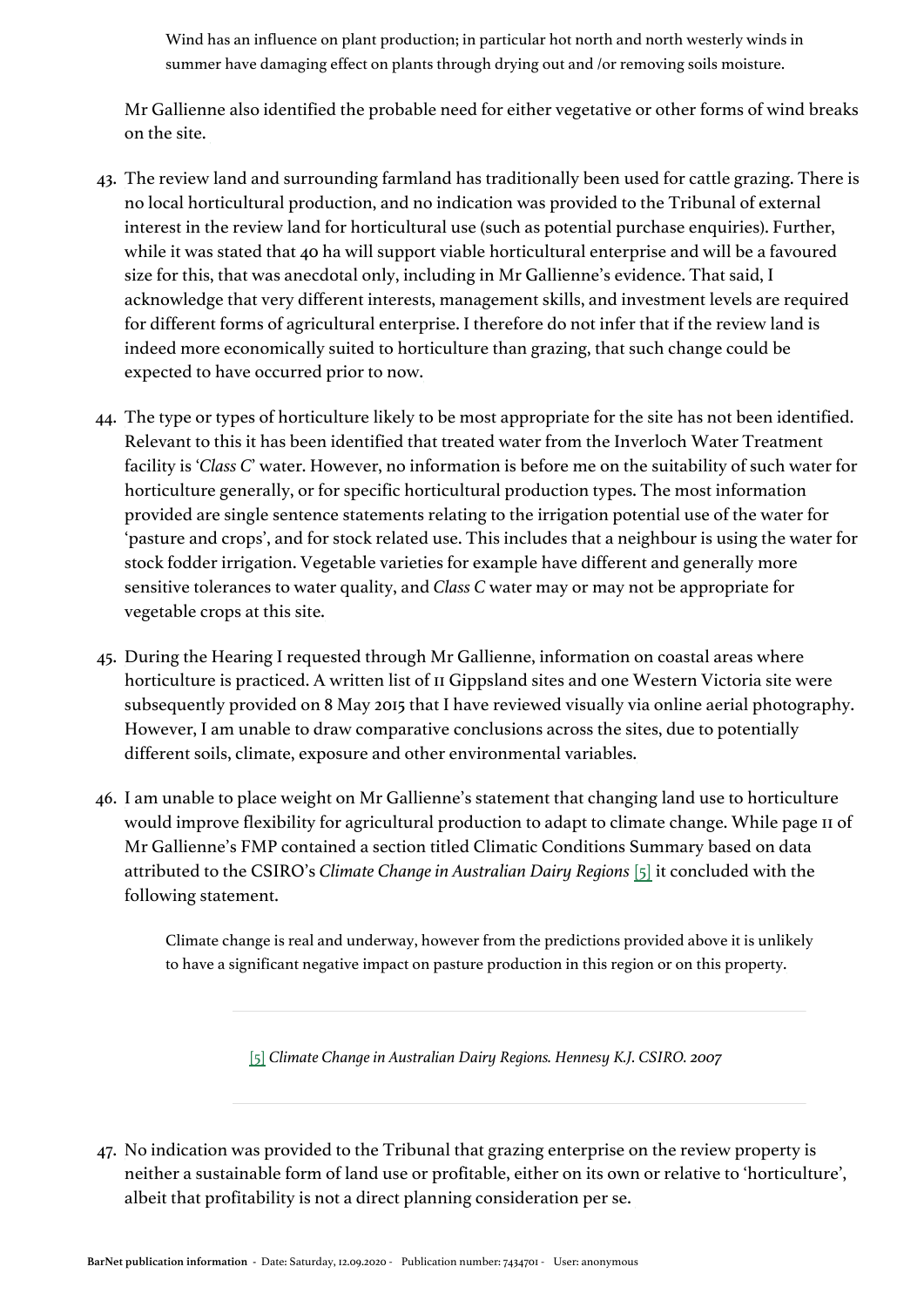- 48. No substantive evidence was put to the Tribunal that the creation smaller lot sizes will improve farm economics and viability. The notion contrasts with the usual situation of farm consolidation rather than fragmentation across agricultural sectors, which is supported by State Government Policy. This is quite the case in dairying and horticulture with major structural changes having occurred in the traditional intensive production areas. Also, subdivision of land into separate titles is not a prerequisite for the establishment of more intensive agricultural enterprise.
- 49. Imposition of Section 173 Agreements that tie land use to horticulture would be counter productive, based on the information at hand. It may also stifle potential for production innovation.
- 50. For the above reasons I am unable to have confidence that land use on the proposed subdivision lots is likely to convert to horticulture under changed ownership. As a primary rationale put to me on behalf of the permit applicant is that a shift to horticulture will increase the agricultural intensity, viability and employment, I am also unable to have confidence that the proposed subdivision will enhance agricultural production.

#### **Would the proposed subdivision provide for sustainable land management?**

51. There is no basis to find that the proposed subdivision per se would result in more or less sustainable land management. The minimum 40ha subdivision size in the FZ is primarily used because it is of a size that most forms of agricultural use can occur at some level of intensity without detrimentally impacting on land condition. While the review land is undulating and in very sound physical condition that is a credit to its owners, grazing could be continued on the proposed subdivision lots without causing any change to the condition of the land. This is a different matter to whether or not agricultural production will be enhanced or be more efficient by change.

#### **Would agriculture be more efficient if the proposed subdivision occurs?**

- 52. There can be no basis for belief that the proposed subdivision will result in more efficient agriculture. Various scenarios could emerge for use of the subdivision lots including for example (but not limited to), absentee ownership with leased grazing or share farming agreements, or passive recreational use.
- 53. I accept that the creation of smaller lots of 40 ha on which dwellings are permitted as of right will increase the value of the land. This can render it more difficult for bona fide farmers wishing to relocate or expand their holdings, where the land is also attractive to other potential non-farming purchasers. Where agriculture is out competed due to land prices, this can contribute to 'death by a thousand cuts' to the local or regional scale and efficiency of agriculture. This is a contributing factor in my decision, where other information discussed is lacking.
	- 54. **Following paragraph cited by:**

Plenty Investments Pty Ltd v Macedon Ranges SC (26 May 2016) (Christopher Harty)

24. Given the premise of the proposed subdivision is to bring in new owners to drive investment to retain productive agriculture on smaller lots that would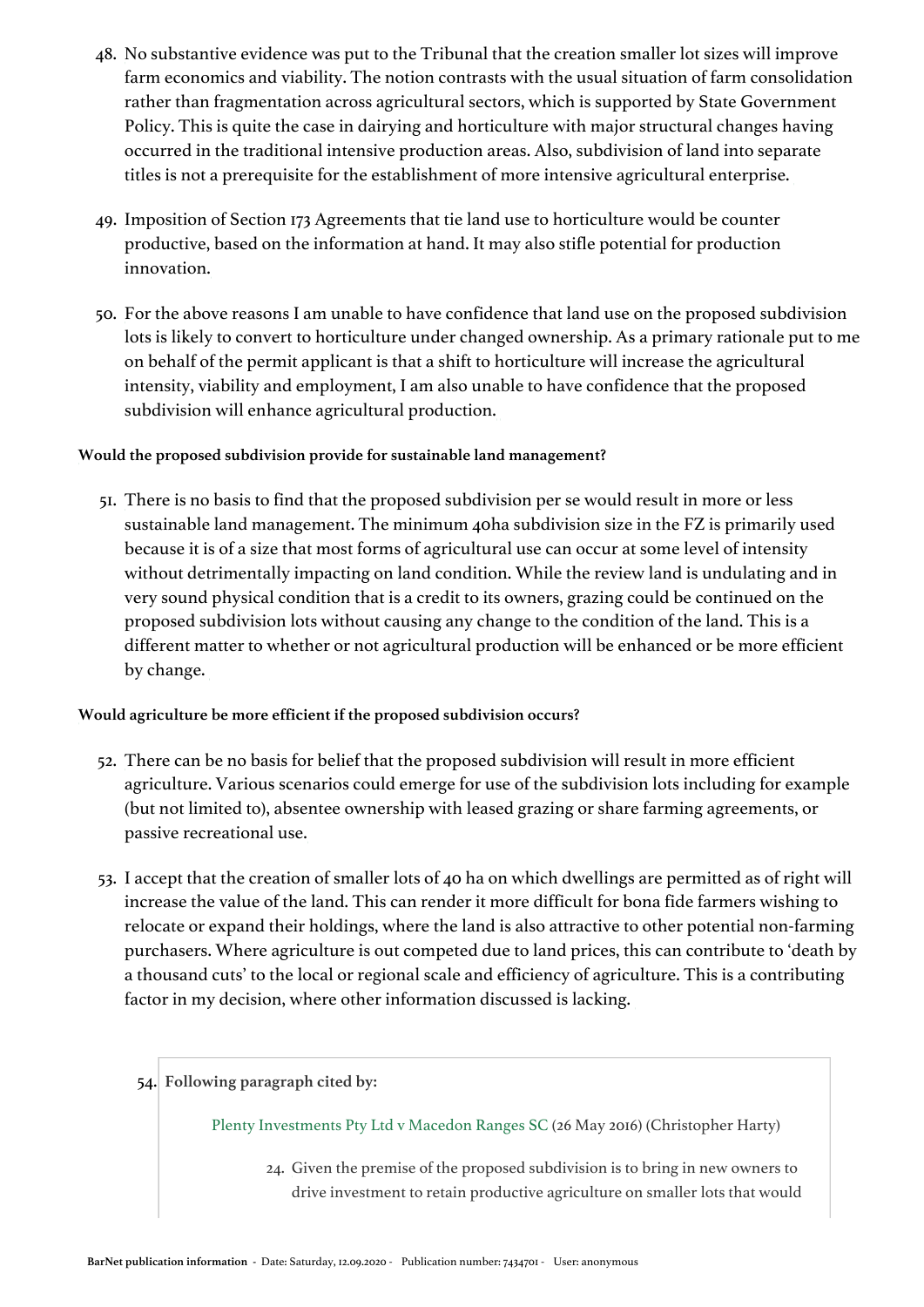become more cost effective to carry on farming, the result of the subdivision would see the extent of available land for such purposes reduce. This effect is described by Member David in *[Gibson v Bass Coast SC](https://jade.io/article/398466)* [2015] VCAT 857 at paragraph [54](https://jade.io/article/398466/section/788) where he recognises that new owners could inject more inputs into the land because smaller lots have been created but identifies that, despite this:

There is also potential however for the agricultural production and efficiency of production to diminish due to a range of factors. These could indicatively include the land areas converted to non-productive use (e.g. sites for housing and associated infrastructure including sheds, internal roading), and potentially reduced interest in farming.

I have already found that it cannot be assured that land use would change to horticulture. It has also not been proposed, and there is no basis for finding, that the grazing stocking rate would be enhanced, merely through the creation and sale of smaller lots. Increased inputs (as fertiliser, imported feed, and labour inputs) would be required for this to occur. It does not necessarily follow, but it could follow, that new owners would inject more inputs into the land because smaller lots have been created. There is also potential however for the agricultural production and efficiency of production to diminish due to a range of factors. These could indicatively include the land areas converted to non-productive use (eg: sites for housing and associated infrastructure including sheds, internal roading), and potentially reduced interest in farming.

#### **Would the proposed subdivision be compatible with adjoining and nearby land uses?**

- 55. Land use to the east is wastewater treatment. No information was provided to the Tribunal on whether or not this is associated with odour generation at the review land. It is conceivable that this could occur particularly under easterly wind conditions.
- 56. The proposed subdivision per se would not be incompatible with the uses of the coastal public land south of the abutting Cape Paterson - Inverloch Road
- 57. There is no basis for finding that the subdivision would create compatibility issues with the grazing land to the north. Any such impact would be associated with the northern Lot 4.

#### **What would be the landscape impact of the proposed subdivision?**

- 58. No landscape analysis has been provided to verify if dwellings could be located on Lots 1 and 2 in particular, that are fully covered by the SLO and the ESO. Both lots do provide vistas to the ocean. It is also conceivable that building envelopes could the sited to minimise interface with the coastal public realm to satisfy the objectives of the SLO. However, I am not prepared to rely on my site visit observations as verification of this.
- 59. I accept that the proposed subdivision if approved would be associated with the expectation of dwellings on each lot. Given the full and partial coverage of the SLO over the Lots, and the significance of the open coastal values sought to be protected, I find that any subdivision lots on the review land should contain dwelling/development envelopes derived from a landscape analysis that satisfy the objectives of the SLO. While this could be achieved via permit condition,